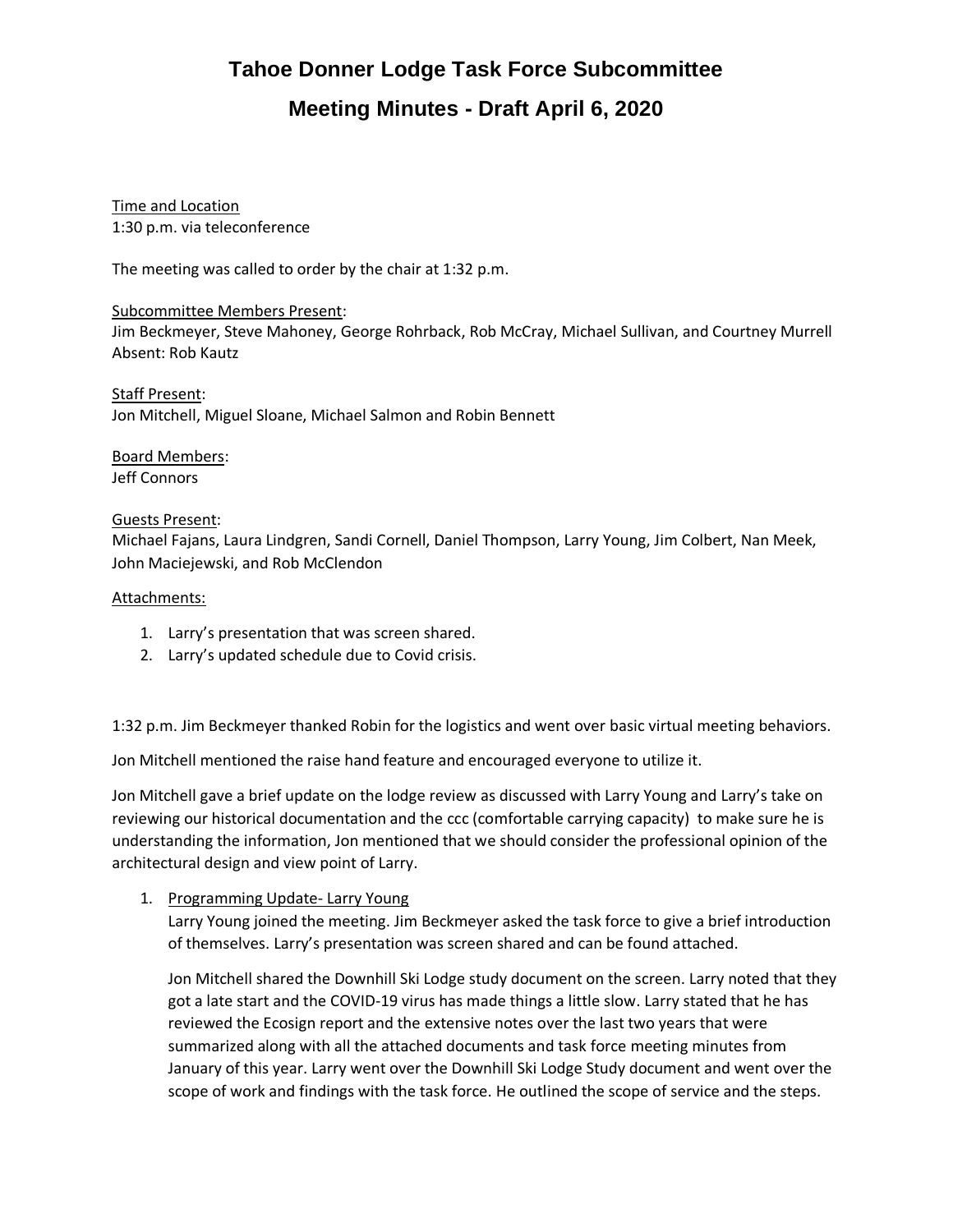Larry mentioned the 1000 ccc and  $#$  he stated that it doesn't seem sufficient but it is up for discussion. He thinks the number should be a general guideline to address the needs analysis. Larry doesn't have any basis for challenging the numbers provided by Ecosign. The information provided from Larry is very brief and Larry would like to hear the thoughts from the task force. If we use the Ecosign standard your ccc is about 75% of what you want in a peak day, which would be 1300 users/skiers. Most of the numbers provided by Ecosign are based on skiers. The dining aspect is only part of the experience at the lodge and all areas are impacted. Larry believes that to be a factor in looking at 1,000 ccc. He doesn't see what the basis is by not factoring in growth at the lodge over the next several years.

Jon then asked for questions from the task force members.

Jim Beckmeyer asked if we can come back in two – three weeks and do another check in to see how Larry is doing on the project, prior to making adjustments to the approved CCC. Jim mentioned any adjustments to CCC at this time are premature.

Larry mentioned he has a timeline to get information together for the May board meeting. But he is thinking that we might need weekly meetings to keep things going forward. He will work with Jon on the timeframe and materials will be sent out in advance for review. Jon and Jim, when appropriate, will continue having weekly check-ins with Larry. Task force member will be pulled in as needed. Updates on those meeting will be provided by Jim or Jon to the task force).

Jim also stated that everyone has their opinions on the CCC and his take is 1,300 is a good peak number. He asked Larry if we should look at a more reasonable number and not the peak number.

Larry stated we need to get in to the needs analysis and not get so hung up on 1,300 or 1,350 to see where we are lacking if it is the rental area or wherever. To make this work efficiently we need to come up with 50% more space. We need to analyze what is needed for Tahoe Donner. There are budget constraints so we need to cut back in areas and make those decisions but at this stage we are just giving general direction and we need to understand the needs for space and the square foot procedures direction. Larry stated that we cannot get that precise at this point.

Rob McCray – thanked Larry for the initiation of the project and would like to hear the thoughts on the definition of ccc that Larry is using. Rob mentioned the economics on ccc we are not Sugar Bowl or North Star. Rob thinks that Larry is going to help the association make the right final decision. We have to accommodate homeowners and guests. If you can provide us with the tools to make decisions that would be valuable. Policy, pricing and affordability.

Larry stated that he doesn't really have an answer to Rob's question at this point. From the standpoint it was clear across the board and member experience it most important. There are variations of what that experience is and it seems with a pricing structure there are means to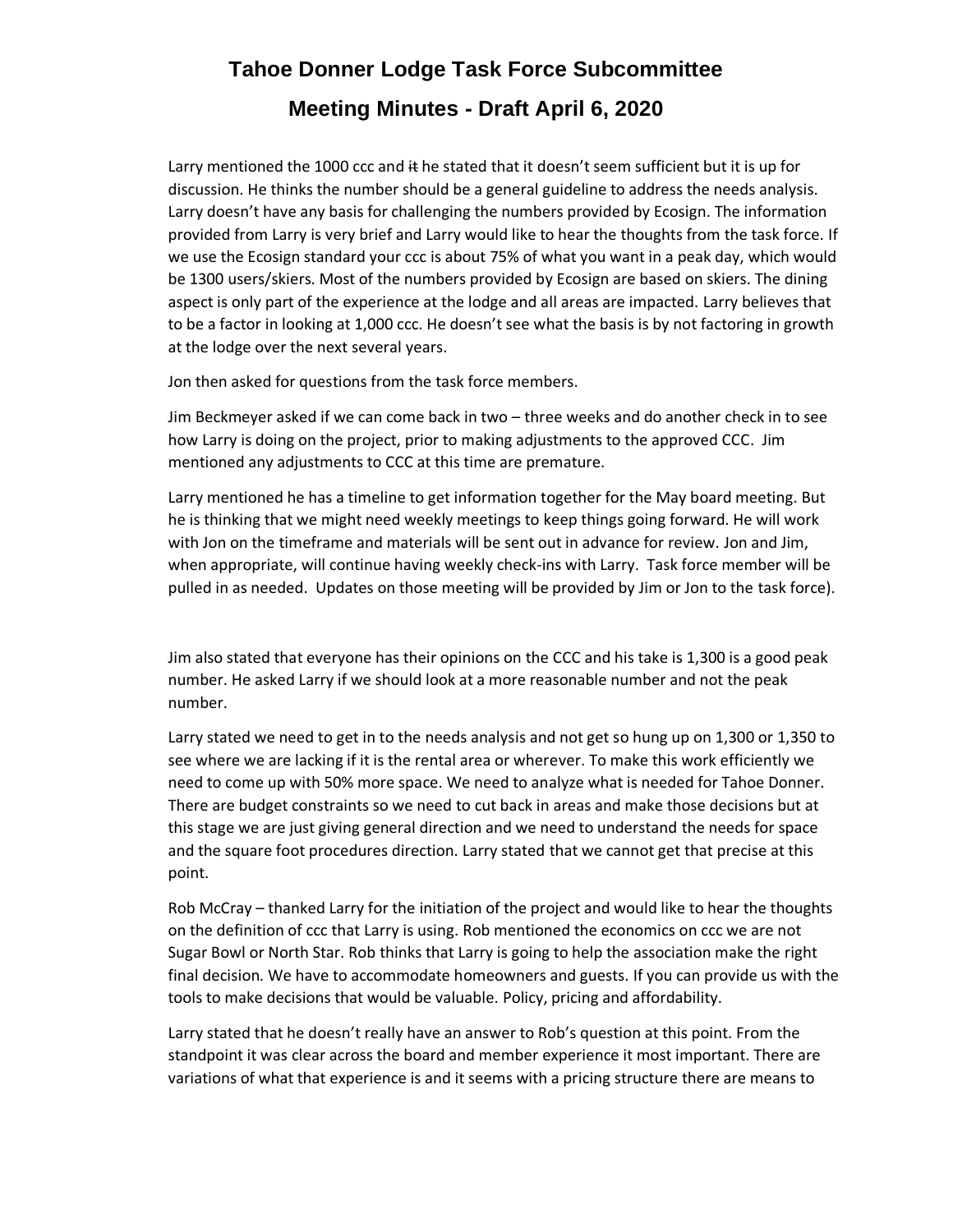control the public and that is a tool that can be used to keep control on peak days. Rather than increasing costs for the members.

Courtney asked what should be expected from Larry – the needs analysis will determine the space needed and at the end of the day are you coming back with a recommendation or are you coming back with multiple sizing recommendations? What are you coming back with? Larry stated that the needs analysis will get challenged and tested by each of you and we will look at the industry standards at the end its going to be the comfort level with an outcome that is developed from staff, task force and our familiarity. His understanding is that the task force will make their recommendation to the board.

Jon Mitchell noted that Larry's contract covers comparative analysis from what he determines from program analysis with design and in kind. Larry will have at least two if not three pro's and cons when we are done with this.

Courtney mentioned, Larry did state that we should plan for growth.

Steve Mahoney – thanked Larry for the presentation. He questioned the programming analysis which is very important and if you don't have a target of 1,000 or 1,300 to go off of what target are you using? Larry stated the target is 1,000 but step one in this process was the committee's recommendation of 1,000.

There was discussion by the task force members on the ccc and the demographics.

Rob McCray stated that he wanted to reinforce Jim's earlier point on adjusting the target for the ccc that the task force reached. What he thinks is important is that we have a virtual tool set so the committees involved and the board or future boards that are making the critical decisions can use the tool to understand the up and downside of final planning design decisions.

Jim Beckmeyer noted as we move forward a few days' notice for a meeting would be helpful.

At 2:25 Larry left the meeting. Please note Larry has provided an updated project schedule – attached. This is consistent with his comments early on in the meeting re a slow start.

## 2. CFP Update - Jon Mitchell

Jon gave an update on the capital funds projections and how the downhill ski funding was broken down over the next three years to 2023. The price per sq foot for the lodge is included. The capital funds spreadsheet is set up to include the lodge, approved budget to spend \$350k on the project and moving forward \$1.1 million in 2021, \$1.5 million and \$8.2 in 2023.

Jon will provide an update at the GPC meeting on projections.

## 3. Owner Engagement - Jim Beckmeyer

Owner engagement is on hold – Lindsay was going to provide an update. Jon Mitchell stated that Lindsay was told to put owner engagement on hold due to COVID-19 crisis.